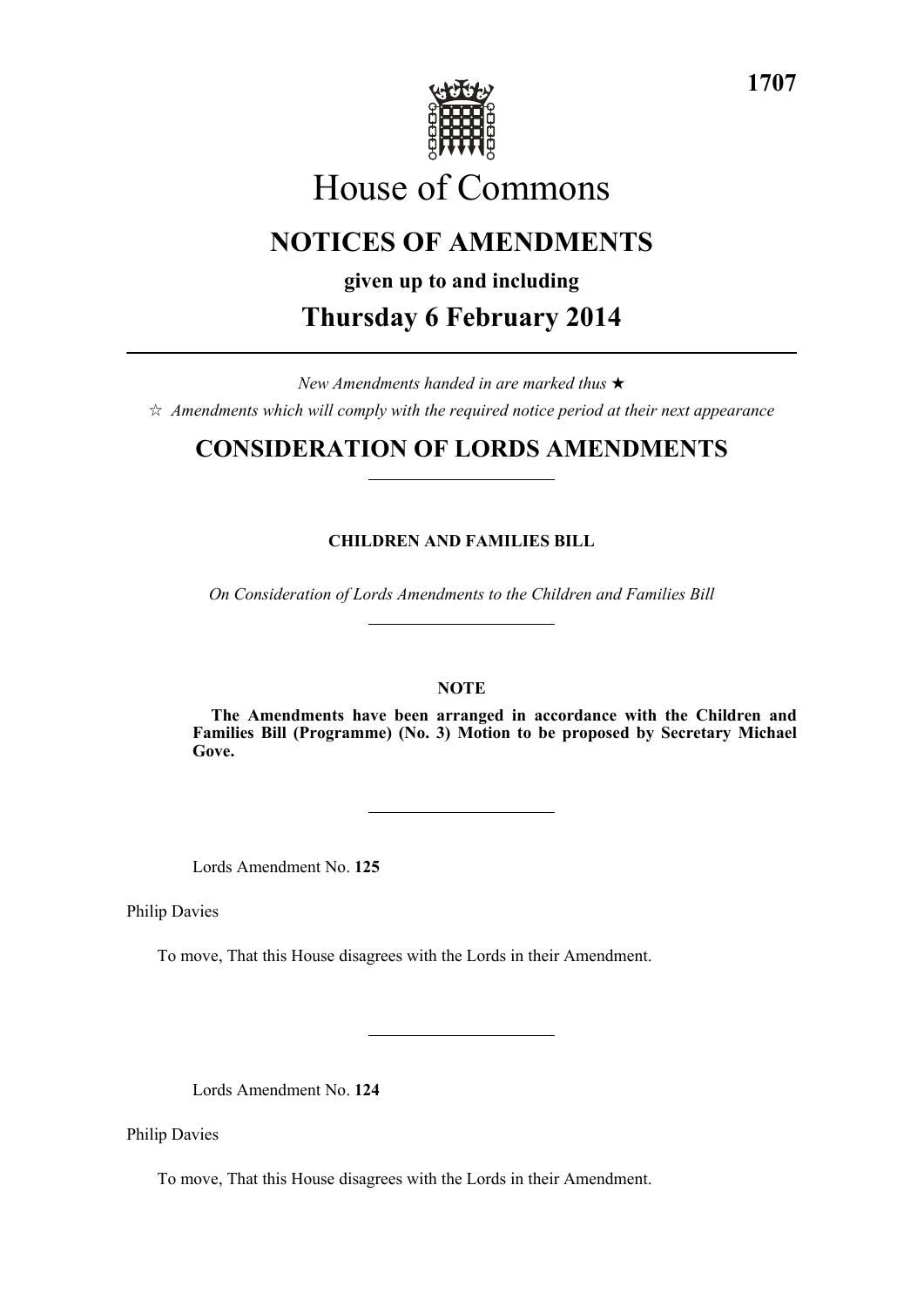#### **Children and Families Bill,** *continued*

As Amendments to the Lords Amendment:-

| <b>Philip Davies</b> |  |  |                                                               |     |  |
|----------------------|--|--|---------------------------------------------------------------|-----|--|
|                      |  |  | $\star$ Line 4, leave out 'may' and insert 'will'.            | (a) |  |
| <b>Philip Davies</b> |  |  |                                                               |     |  |
|                      |  |  | $\star$ Line 15, leave out 'at least some' and insert 'each'. | (b) |  |
| <b>Philip Davies</b> |  |  |                                                               |     |  |
|                      |  |  | $\star$ Line 22, leave out 'may' and insert 'will'.           | (c) |  |
|                      |  |  |                                                               |     |  |

Lords Amendment No. **43**

As an Amendment to the Lords Amendment:—

Tristram Hunt Rushanara Ali Kevin Brennan Sarah Champion Steve McCabe Lucy Powell

**(a)**  $\star$  Line 2, before 'children', insert 'the provision within subsection (2) which is already available for'.

Lords Amendment No. **73**

As an Amendment to the Lords Amendment:—

Tristram Hunt Rushanara Ali Kevin Brennan Sarah Champion Steve McCabe Lucy Powell

 $\star$  Line 6, at end insert—

**(a)**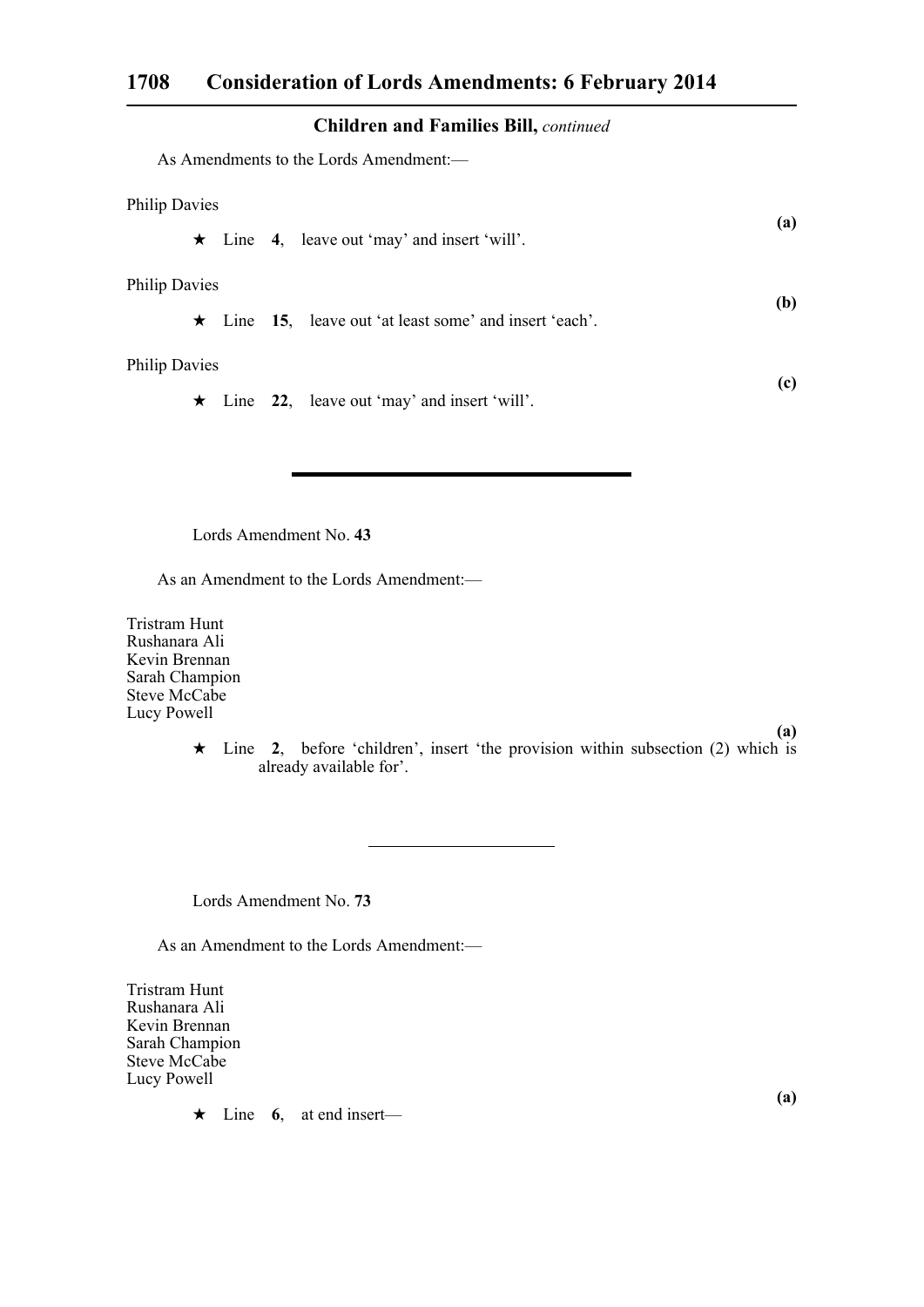#### **Children and Families Bill,** *continued*

'(ea) where social care provision has been specified under paragraph (e), the duties of the responsible local authority to secure the specified social care provision for the child or young person;'.

Lords Amendment No. **158**

As an Amendment to the Lords Amendment:—

Tristram Hunt Rushanara Ali Kevin Brennan Sarah Champion Steve McCabe Lucy Powell

 $\star$  Line 5, at end insert ', and

**(a)**

(d) the findings of a representative sample of the quality of care provided by early years childminders working for that early years childminder agency.'.

### ORDER OF THE HOUSE [25 FEBRUARY 2013]

That the following provisions shall apply to the Children and Families Bill:

#### *Committal*

1. The Bill shall be committed to a Public Bill Committee.

#### *Proceedings in Public Bill Committee*

- 2. Proceedings in the Public Bill Committee shall (so far as not previously concluded) be brought to a conclusion on Tuesday 23 April 2013.
- 3. The Public Bill Committee shall have leave to sit twice on the first day on which it meets.

#### *Consideration and Third Reading*

- 4. Proceedings on Consideration shall (so far as not previously concluded) be brought to a conclusion one hour before the moment of interruption on the day on which those proceedings are commenced.
- 5. Proceedings on Third Reading shall (so far as not previously concluded) be brought to a conclusion at the moment of interruption on that day.
- 6. Standing Order No. 83B (Programming committees) shall not apply to proceedings on Consideration and Third Reading.